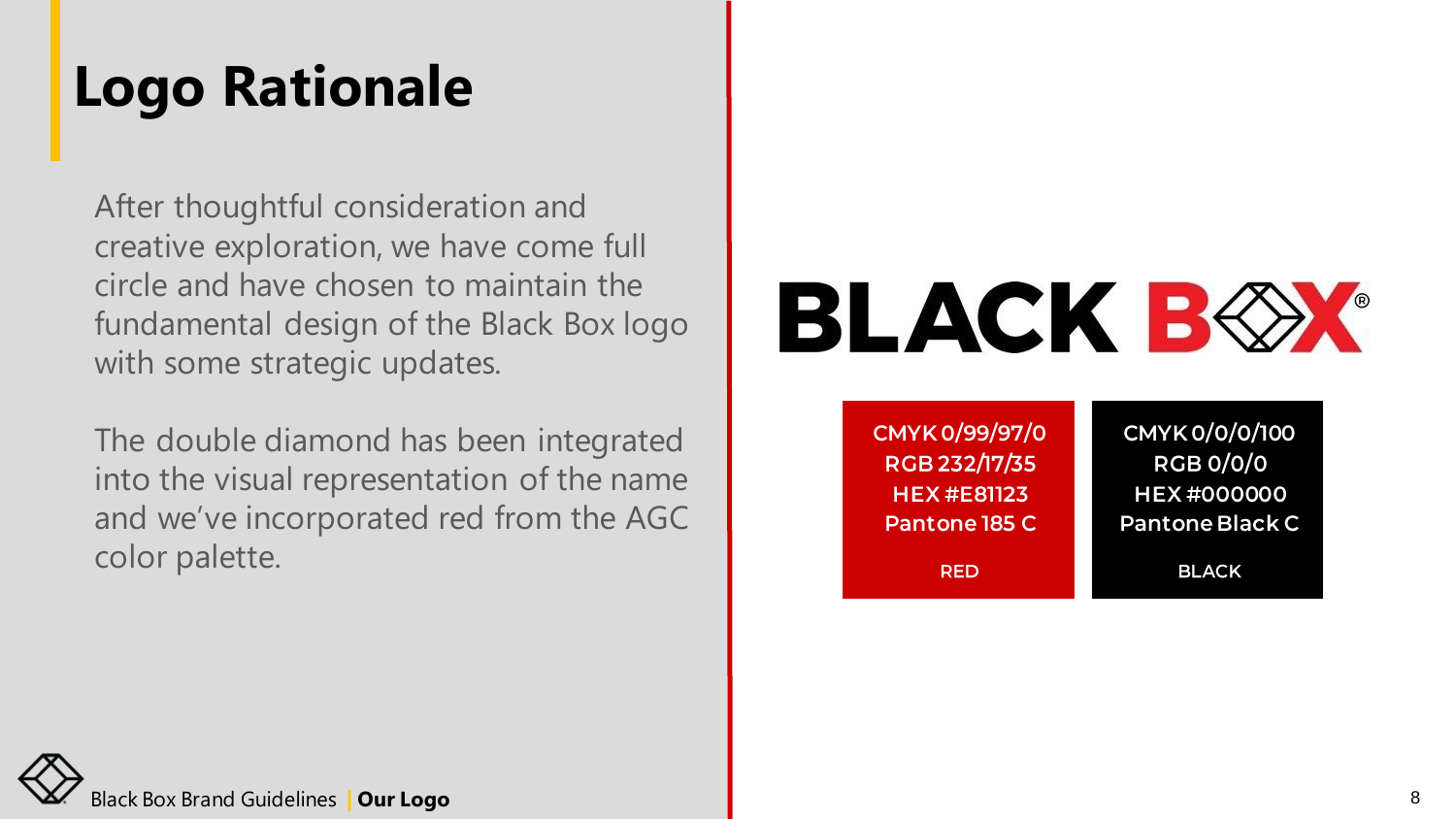### **The Logo Scale**

The Logo is flexible in its scale depending on the design platform. Here are the minimum sizes for the Logo in standard document sizes.

**8.5 x 11** 68mm wide **A5** 50mm wide **A4** 75mm wide **A3** 100mm wide

#### **Minimum size**

The logo size shouldn't be smaller than the minimum size specified to maintain clarity and legibility.





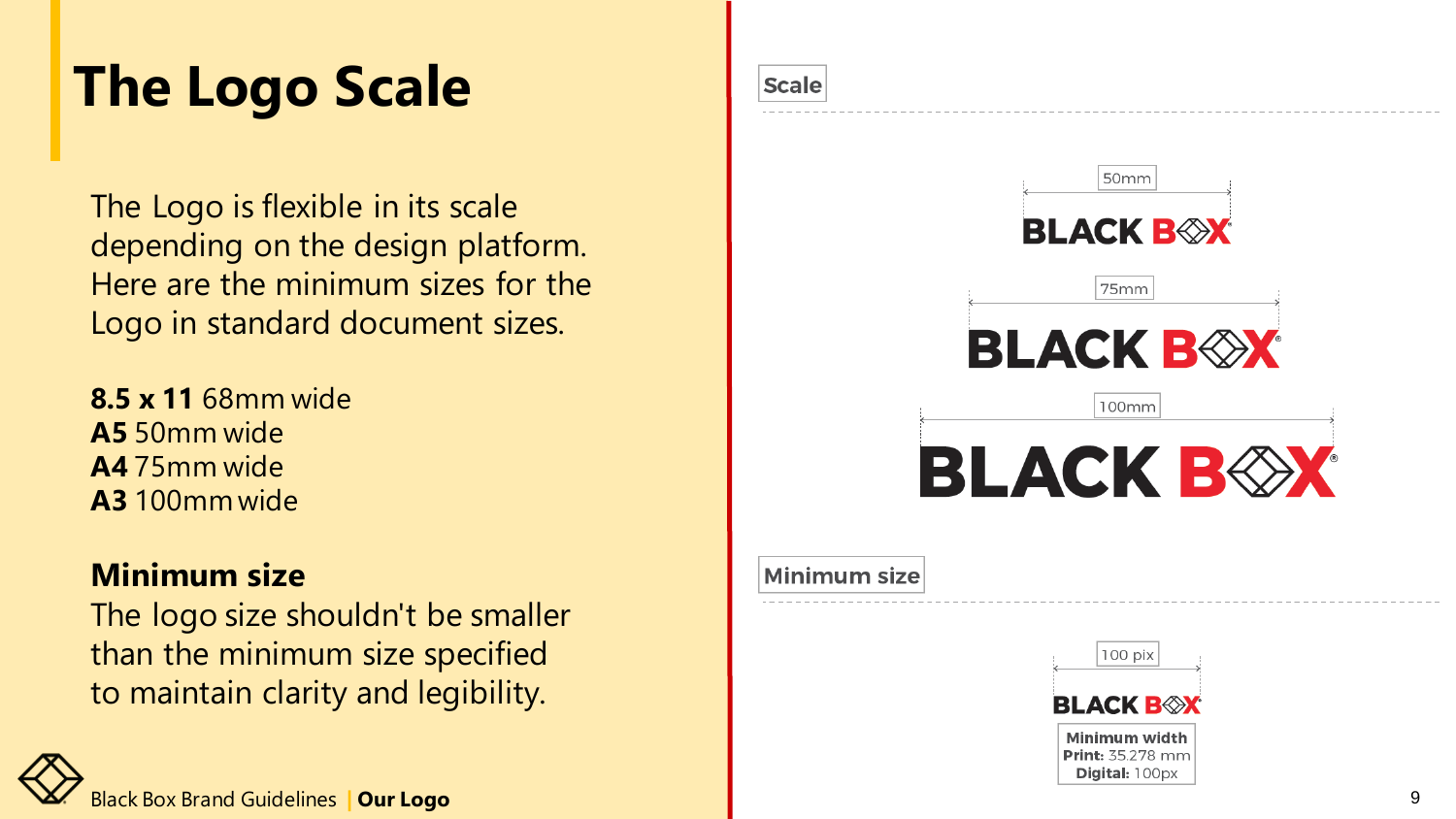### **Logo Versions**

## **BLACK BOX**

## **BLACK BOX**

## **BLACK B** $\otimes$ **X**

## **BLACK BEX**



Our logo can be used in two ways – Traditional and Reverse

#### **Traditional**

The Traditional version is the preferred one. It is recommended for use in all cases where the logo appears on white or light backgrounds.

#### **Reverse**

The Reverse logo can only be used with dark backgrounds or dark areas in photographs, products and packaging materials to make it stand out.